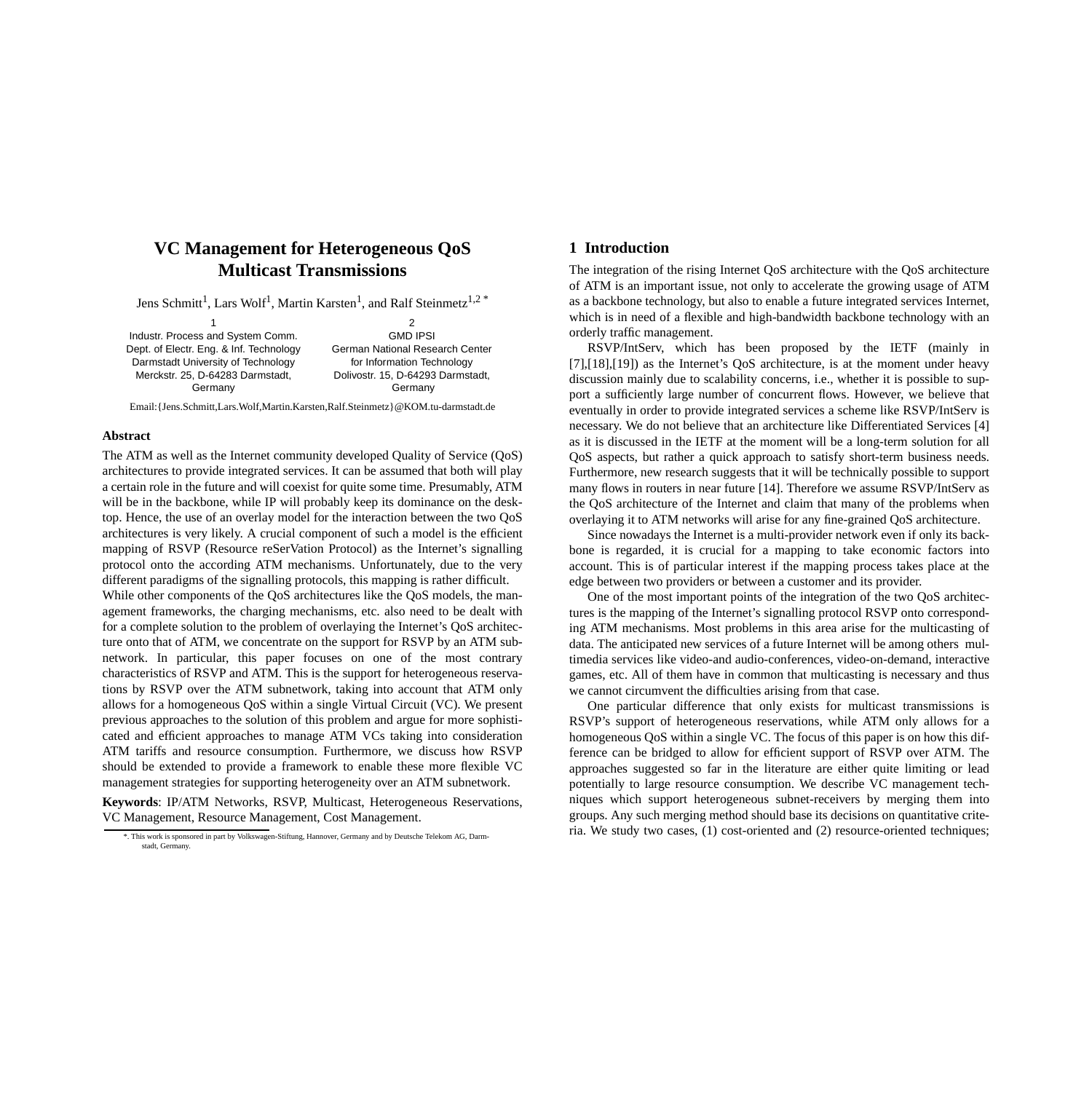<span id="page-1-0"></span>their application depends on the administrative location of the edge devices used for the mapping of RSVP/IntServ onto ATM.

In the next section, we briefly describe the differences between RSVP/IntServ and ATM and discuss whether heterogeneous QoS is possible and useful. In [Sec](#page-2-0)[tion](#page-2-0) 3, VC managemen<sup>t</sup> strategies are discussed – we review related work, and presen<sup>t</sup> our own schemes. As argued in [Section](#page-8-0) 4, the currently defined RSVP traffic control interface is not capable to suppor<sup>t</sup> NBMA (Non-Broadcast Multiple Access) networks and VC managemen<sup>t</sup> strategies in particular. In [Section](#page-9-0) 5 we conclude our investigations.

## **2 Issues in Mapping RSVP/IntServ onto ATM Networks**

Before going into the details of heterogeneity suppor<sup>t</sup> over ATM networks we want to reconsider which are the most important issues in mapping the Internet QoS architecture, RSVP/IntServ, onto ATM. There are two main problem areas: QoS models and QoS procedures. Therefore, the usual approach is to treat them separately, although there are some decisions which need an integrated view.

## **2.1 QoS Models**

QoS models are the declarative componen<sup>t</sup> of QoS architectures, consisting of service classes and their traffic specifications and performance parameters. The most salient differences between the QoS models, i.e. the ATM TM 4.0 [1] and the IntServ specifications ([18], [19]), are:

- packet-based vs. cell-based traffic parameters and performance specifications,
- the handling of excess traffic (policing): degradation to best-effort vs. tagging or dropping.
- and, of course, different service classes and corresponding traffic and service parameters.

These differences have to be overcome when mapping IntServ onto ATM without losing the semantics of the IntServ specifications. The IETF has proposed some guidelines for the mapping of the QoS models in [10], but these have been shown to be arguable in [9].

## **2.2 QoS Procedures**

While it is not easy to map the QoS models of the Internet and ATM, it is even more difficult to map their QoS procedures onto each other. This is due to the fact that they are built upon very different paradigms. While the signalling protocols

of ATM are still based on the call paradigm used for telephony, the IETF viewed the suppor<sup>t</sup> of <sup>a</sup> flexible and possibly large-scale multicast facility as <sup>a</sup> fundamental requirement [5]. The most prominent differences between RSVP and ITU-T's Q.2931 [12], on which all ATM signalling protocols are based, are:

**Dynamic vs. Static QoS.** RSVP supports a dynamic QoS, i.e. the possibility to change <sup>a</sup> reservation during its lifetime. ATM's signalling protocols however are providing only static QoS so far.

**Receiver- vs. Sender-Orientation.** The different design with regard to the initiation of <sup>a</sup> QoS reservation reflects the different attitudes regarding centralized vs. distributed management, and also that the RSVP/IntServ architecture had large group communication in mind while the ATM model rather catered for individual and smaller group communication.

**Transmission of Control Messages.** While in ATM separate control channels are used for the transmission of control messages of the signalling protocols, RSVP uses best-effort IP to send its messages.

**Hard State vs. Soft-State.** The discrepancies between the ATM QoS architecture and the IntServ architecture in how the state in intermediate systems is realized is another impediment to the interworking of both worlds since it leads to very different characteristics of the two QoS architectures.

**Resource Reservation Independent or Integrated with Setup/Routing.** The separation of RSVP from routing leads to an asynchronous relation of reservation and flow setup, and further enables an independent evolution of routing and resource reservation mechanisms. However, <sup>a</sup> possibly major disadvantage may be that QoS routing is much more difficult to achieve than with ATM's integrated connection setup/resource reservation mechanism (P-NNI [2] already supports <sup>a</sup> form of QoS routing).

**Multicast Model.** A further issue is the mapping of the IP multicast model on the signalling facilities in ATM for multi-party calls. While IP multicast allows for multipoint-to-multipoint communication, ATM only offers point-to-multipoint VCs to emulate IP multicast by either meshed VCs or a multicast server.

**Heterogeneous vs. Homogeneous QoS.** While ATM only allows for homogeneous reservations, RSVP allows heterogeneity firstly for different QoS levels of receivers and secondly for simultaneous suppor<sup>t</sup> of QoS and best-effort receivers. This mismatch in the semantics of RSVP and Q.2931 is <sup>a</sup> major obstacle to simple solutions for the mapping of the two. This issue of heterogeneous vs. homogeneous QoS is the focus of our paper.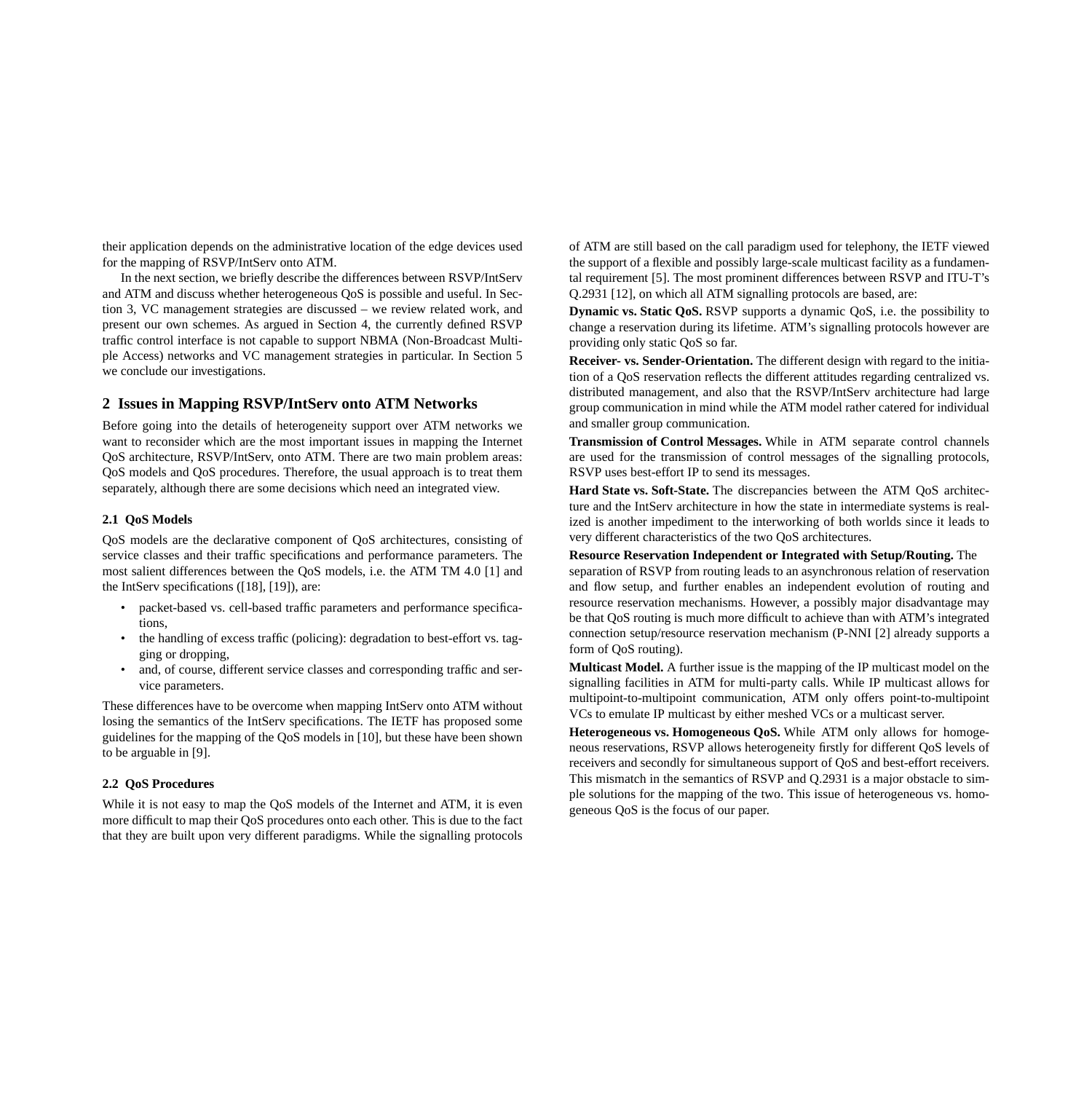### <span id="page-2-0"></span>**2.3 Heterogeneous vs. Homogeneous QoS**

RSVP's heterogeneous reservations concep<sup>t</sup> can, combined with heterogeneous transmission facilities, be very useful to give various receivers (e.g. in multimedia application scenarios) exactly the presentation quality they desire, and which they and the network resources towards the sender are able to handle. Such transmissions demand that the data to be forwarded can be somehow distinguished so that, e.g., the base information of <sup>a</sup> hierarchically coded video is forwarded to all receivers while enhancement layers are only forwarded selectively. This can be achieved by offering heterogeneity within one (network layer) session or by splitting the video above that layer into distinct streams and using multiple network layer sessions with homogeneous QoS. The latter approach has been studied by several authors, and found especially in form of RLM [15] wide-spread interest. Yet, if used widely and potentially even combined with object-oriented [11] or thin-layered coding schemes (e.g., [20]), this will lead to large numbers of multicast sessions, thus limiting its scalability.

Heterogeneity within one network layer session requires filtering mechanisms within intermediate systems. Such mechanisms are currently often considered as costly in terms of performance. However, we believe that with the evolution of ever faster routers, filtering will be possible at least outside the core area of networks and to do it at the network layer will be attractive for reasons such as scalability in terms of number of sessions and also simplification of applications.

The principle choices for an integration of the RSVP and ATM models with respect to heterogeneous reservations are:

- Ignore the problem and use just one QoS within the ATM subnetwork. As we will show, this is far from optimal with respec<sup>t</sup> to resource consumption respectively costs if outside of the ATM cloud heterogeneous transmissions will exist.
- • Change ATM to offer so-called "variegated VCs" where <sup>a</sup> different amount of data is forwarded to distinct multicast receivers. This requires the ability in switches to distinguish among information units (e.g., video frames). We do not believe that this will be possible on <sup>a</sup> cell basis in an efficient and useful way.
- Construct heterogeneous multicast trees from multiple homogeneous point-to-multipoint VCs. Here, for <sup>a</sup> certain receiver requesting <sup>a</sup> specific QoS it must be decided, e.g., whether one of the existing VCs can be used for it or whether <sup>a</sup> new one must be established. Hence, VC managemen<sup>t</sup> mechanisms are needed.

We argue for the last alternative to be the most realistic and efficient one.

## **3 VC Management Strategies in Support of Heterogeneity**

The main assumptions of the VC managemen<sup>t</sup> approach for supporting heterogeneous RSVP reservations over ATM are:

- existence of mechanisms, e.g. filtering, to suppor<sup>t</sup> heterogeneous multicast transmissions, and
- unavailability of variegated VCs in ATM devices.

The problem is to find <sup>a</sup> collection of point-to-multipoint VCs from which the heterogeneous RSVP multicast tree (the par<sup>t</sup> which falls in the ATM network) is being constructed. The QoS of <sup>a</sup> particular point-to-multipoint VC must be allocated as the maximum of the RSVP requests (transformed into ATM terms) of the subnet-receivers of this point-to-multipoint VC, otherwise the traffic contract would be violated.

This problem is not specific to an RSVP over ATM environment, this is only the most prominent case. It exists in any scenario where <sup>a</sup> heterogeneous multicast QoS model is layered above a NBMA homogeneous multicast QoS model.

Before proposing new VC managemen<sup>t</sup> strategies to suppor<sup>t</sup> heterogeneity, we first discuss existing approaches to this problem.

## **3.1 Existing Approaches**

The IETF working group ISSLL (Integrated Services over Specific Link Layers) is among other topics concerned with the mapping of RSVP/IntServ onto ATM networks, and particularly proposed in [3] the following models to suppor<sup>t</sup> heterogeneous reservations over an ATM subnetwork:

**Full Heterogeneity Model.** In the full heterogeneity model (see Figure 1), pointto-multipoint VCs are provided for all requested QoS levels plus an additional point-to-multipoint VC for best effort receivers. This leads to <sup>a</sup> complete preservation of the heterogeneity semantics of RSVP but can become very expensive in terms of resource usage since a lot of data duplication takes place.



*Figure 1:* The Full Heterogeneity Model.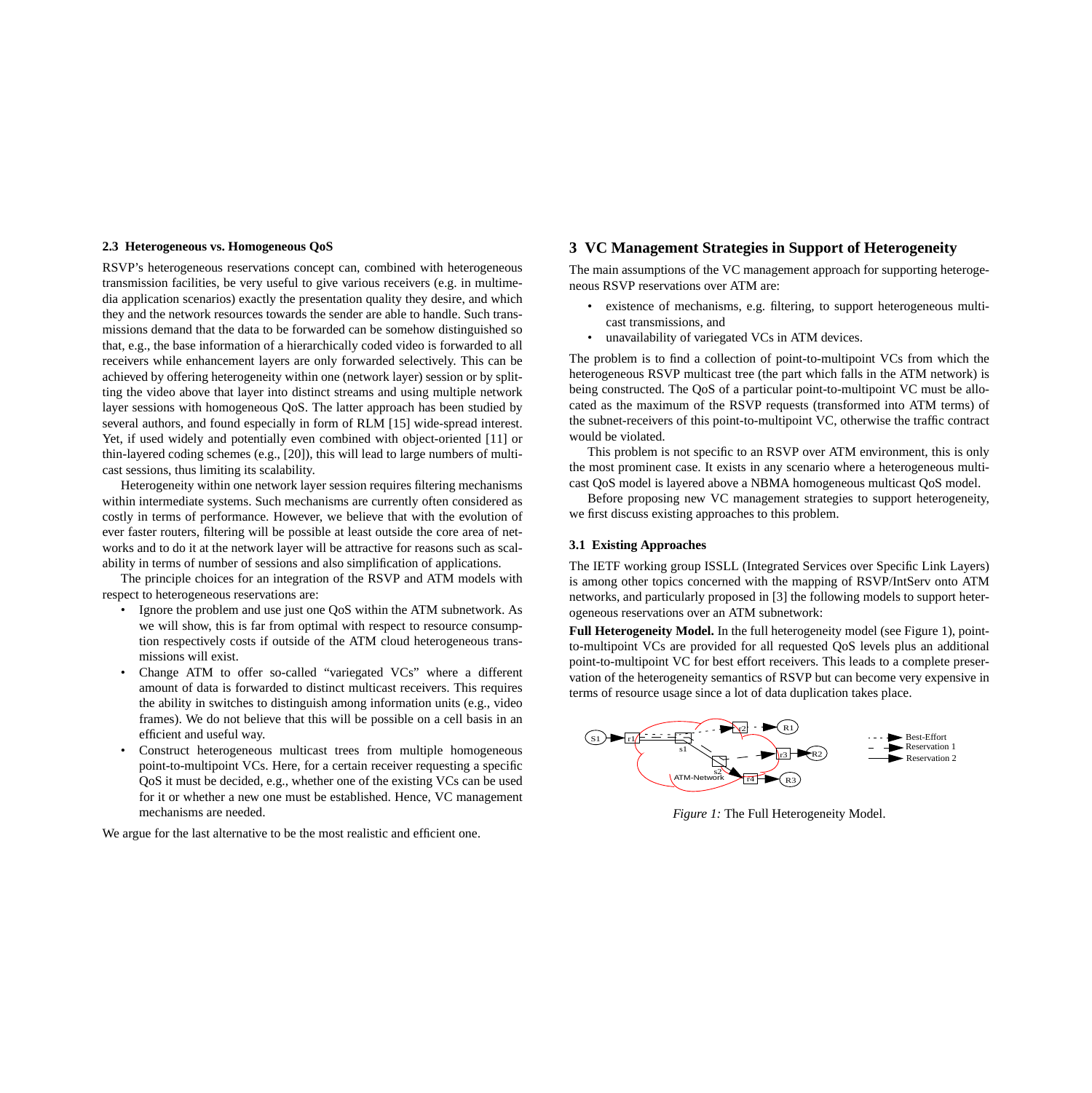**Limited Heterogeneity Model.** In the limited heterogeneity model (see Figure 2), one point-to-multipoint VC is provided for QoS receivers while another point-to-multipoint VC is provided for best-effort receivers. Here, we assumed that reservation 2 is larger than reservation 1.



*Figure 2:* The Limited Heterogeneity Model.

A design question of this model is whether the best-effort VC is provided for all sessions together or one per session. The limited heterogeneity model strongly restricts RSVP's heterogeneity model to simply the differentiation of QoS and best-effort receivers. A further problem is that <sup>a</sup> single high QoS reques<sup>t</sup> can avoid the setup of a QoS VC.

**Homogeneous Model.** In the homogeneous model solely one point-to-multipoint QoS VC is provided for all receivers including the best-effort receivers. The QoS VC is dimensioned with the maximum QoS being requested. This model is very simple to implement and saves VC space in comparison to the full heterogeneity model, but may waste <sup>a</sup> lot of bandwidth if the resource requests are very different. A further problem is that <sup>a</sup> best-effort receiver may be denied service due to <sup>a</sup> large RSVP reques<sup>t</sup> that prevents the setup of <sup>a</sup> branch from the existing point-to-multipoint VC to that receiver. This is unacceptable to IntServ's philosophy of always supporting best-effort receivers. The modified homogeneous model takes that into account.

**Modified Homogeneous Model.** The modified homogeneous model behaves like the homogeneous model, but if best-effort receivers exist and if these cannot be added to the QoS VC, <sup>a</sup> special handling takes place to setup <sup>a</sup> best-effort VC to serve these. Thus it is very similar to the limited heterogeneity model. However, since the best-effort VC is only setup as <sup>a</sup> special case it is <sup>a</sup> little bit more efficient than the limited heterogeneity model with regard to VC consumption. On the other hand, it may be argued that best-effort VCs will be needed all the time, at least in the backbone, and thus it might be cheaper to leave the best-effort VCs open all the time, i.e., to use the limited heterogeneity model.

Another, quite different architecture for mapping RSVP/IntServ over ATM is proposed in [16]. With respec<sup>t</sup> to heterogeneity suppor<sup>t</sup> the authors introduce the: **Quantized Heterogeneity Model:** This model represents <sup>a</sup> compromise between the full heterogeneity model and the limited heterogeneity model, by supporting <sup>a</sup> limited number of QoS levels, including the best-effort class, for each RSVP multicast session. Each QoS level maps into one point-to-multipoint VC.

While this proposal is an improvement over the very rigid models proposed by ISSLL, it says nothing about how to allocate the supported QoS levels for <sup>a</sup> RSVP multicast session. That means the concrete VC managemen<sup>t</sup> decisions are left open to the implementor of an edge device (or rather the so-called Multicast Integration Server (MIS) in this architecture, for details see [8]). How to make these decisions in an efficient manner is exactly what we will deal with in the rest of this section.

### **3.2 Administrative Location of the Edge Device**

In Figure 3 the basic network configuration when overlaying RSVP/IntServ over an ATM subnetwork is illustrated. Here, different administrative locations of the so-called edge devices (also called subnet-sender/receiver, virtual source/destination) are distinguished.



*Figure 3:* Different Types of Edge Devices.

Let us suppose that each of the networks is operated by <sup>a</sup> different provider. We can distinguish two cases:

*1.* The edge device is on the premises of the IP network provider (which is an ATM services customer of the ATM network provider), as e.g. for IP network provider 1 and 3. In this case, the edge device will make its VC managemen<sup>t</sup> decisions depending mainly on the ATM tariffs offered by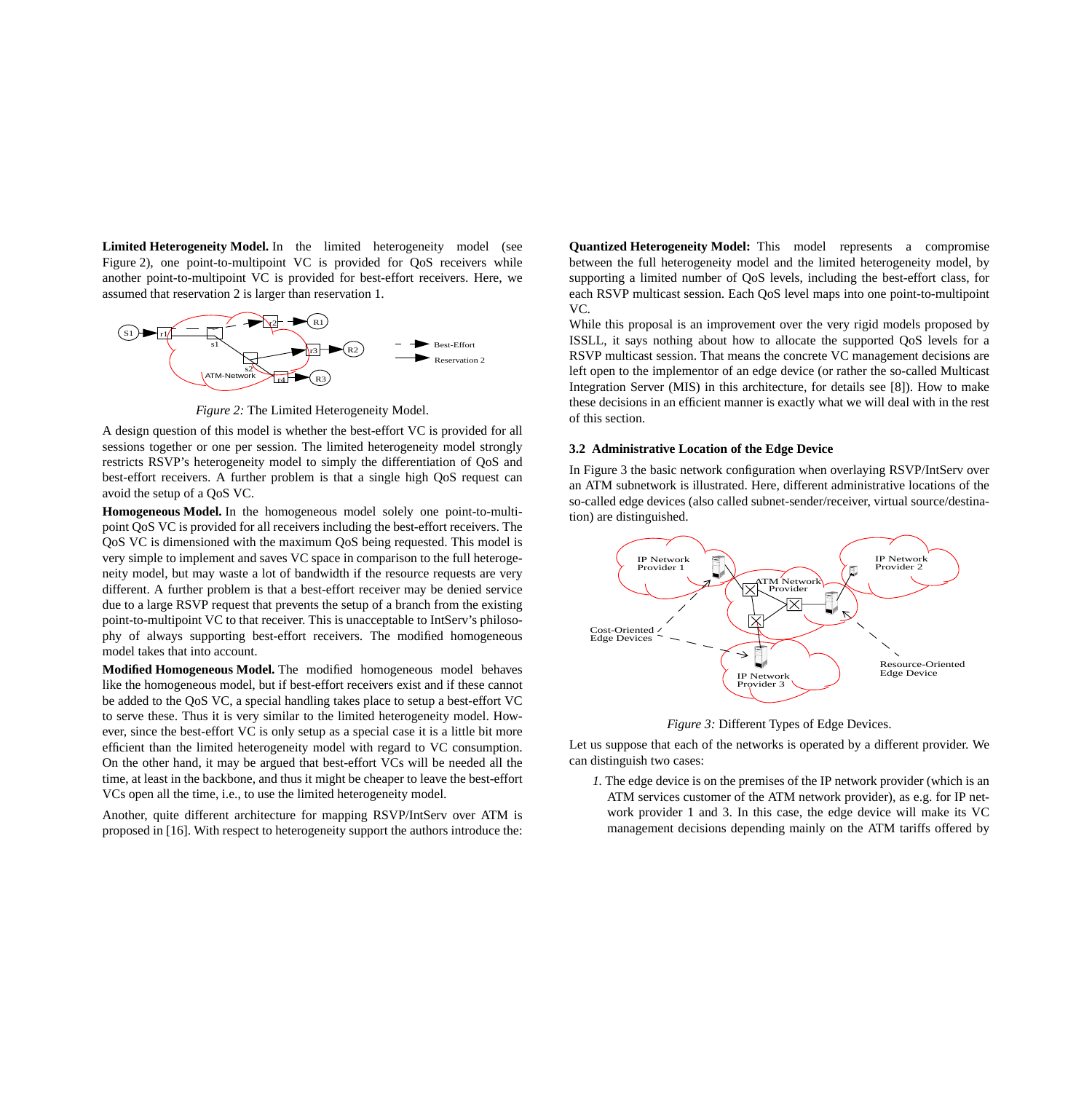the ATM network provider. Therefore, we call it <sup>a</sup> *cost-oriented edge device*.

*2.* The edge device is on the premises of the ATM network (which is now offering RSVP/IP services to its customer, the IP network provider), as e.g. for IP network provider 2. Here, the edge device will try to minimize the resource consumption when taking decisions for VC management. Thus we call it *resource-oriented edge device*.

If, for example, IP network provider 1 and the ATM network provider would be the same administrative entity, then we would have the same situation as for case 2, i.e., a resource-oriented edge device.

While the ATM tariffs are the most important criterion for assessment of different alternatives for VC managemen<sup>t</sup> decisions in case 1, the local resources consumed by <sup>a</sup> VC managemen<sup>t</sup> strategy should also be taken into consideration, but rather as a constraint than an optimization criterion.

In most cases, prices will probably correlate positively with resource consumption, however, they will for several reasons not be related directly to them or in <sup>a</sup> much coarser granularity. Therefore, from <sup>a</sup> global perspective, case 2 is potentially <sup>a</sup> "better" configuration, because it will tend to use resources more efficiently than case 1, excep<sup>t</sup> if prices are <sup>a</sup> very accurate representation of the actual resource consumption. It is difficult to judge today, which configuration will be more likely. While telecommunication providers try to provide more value-added services and would thus be interested to operate the edge device, Internet service providers increasingly tend to use their own backbones instead of leasing lines from telecommunication providers, so that the edge device and the ATM network would be on the same premises.

In the VC managemen<sup>t</sup> algorithms below it is ensured that subnet-receivers ge<sup>t</sup> at least the QoS they requested, but may even ge<sup>t</sup> better service and must thus be prepared to cope with additional data. If some of them cannot cope with the additional data then these restrictions have to be incorporated as additional constraints into the VC management strategies.

### **3.3 VC Management for Cost-Oriented Edge Devices**

We will start considering the problem of supporting heterogeneity over an ATM subnetwork by VC managemen<sup>t</sup> strategies for the case of <sup>a</sup> cost-oriented edgedevice.

### **3.3.1 Static Case**

In the static case, it is assumed that all receivers and their requests are known and that nothing changes throughout the session. While this is an idealistic view, the dynamic case discussed later can make use of the algorithms for the static case, since it can be viewed as <sup>a</sup> concatenation of static intervals. Let us start with <sup>a</sup> formal problem statement.

#### **Problem Statement**

Assume we have N different resource requests/RESV messages arriving at the ingress edge device.

Suppose the receivers are ordered by the size of their QoS reques<sup>t</sup> (if that is reasonably possible, e.g. by regarding only their bandwidth requirements) and denote them from 1 to N, i.e., 1 is the highest and N the lowest request.

Call R the set of all receivers,  $R = \{1,..., N\}$ .

Let

 $f(S,q) = \text{costs}$  for a point-to-multipoint VC from the subnet-sender to all  $r \in S$ with QoS q;

$$
c(S) = f(S, q(min S))
$$
 for  $S \subseteq R$ ;

Call  $p = \{R_1,...,R_n\}$  a partition of R, if  $R_1 \cup ... \cup R_n = R$  and  $\forall i, j$ :  $R_i \cap R_j = \emptyset$ . Thus, the problem is: *n*

find p of R such that  $\sum c(R_i)$  is minimized. *i* <sup>=</sup> 1 ∑

Note that  $p = \{R\}$  is the homogeneous model, while  $p = \{\{1\},..., \{N\}\}\$ is the full heterogeneity model.

To assess how difficult it is to find <sup>a</sup> cost-optimal p, consider the size of the partition space, *Sp(N)*:

$$
S_P(N)| = \begin{cases} \sum_{k=0}^{N-1} {N-1 \choose k} |S_P(N-k-1)| & \text{if } N > 1 \\ 1 & \text{if } N = 0, 1 \end{cases}
$$

This recursive formula can be explained by the observation that all partitions can be viewed as having receiver 1 and <sup>a</sup> k-elementary subset of the remaining (N-1) receivers as one point-to-multipoint VC and for the remaining point-to-multipoint VCs of the  $(N-k-1)$  receivers we have  $|S_p(N-k-1)|$  alternatives (per defini-tion). In [Table 1 s](#page-5-0)ome example values of  $|S_p(N)|$  are given.

It is obvious that for <sup>a</sup> high number of different reservation requests the partition space becomes too large to be searched exhaustively, while for smaller num-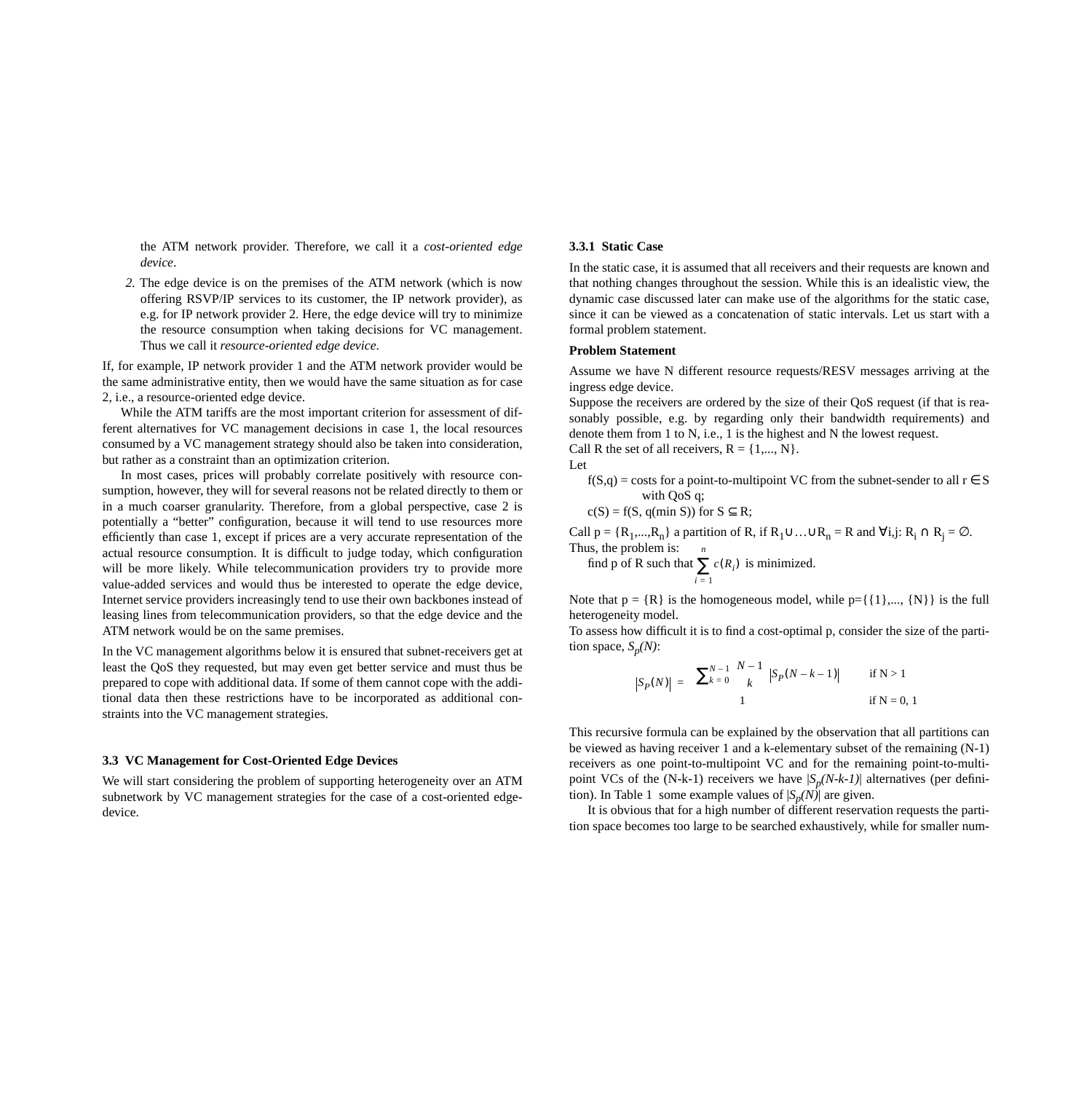<span id="page-5-0"></span>bers this should still be possible. Keep in mind that N is the number of different reservation requests which should be bounded by the number of scaling levels the data transmission system is able to suppor<sup>t</sup> (ignoring the possibility that receivers reserve different QoS levels even without <sup>a</sup> filtering suppor<sup>t</sup> by the data transmission system, since they may accep<sup>t</sup> that some of their traffic is degraded to besteffort).

### **Ways to Search the Partition Space**

For larger N, the question is whether and how <sup>a</sup> search in the partition space can be kept feasible taking into account that the system must provide short response times (flow setup times are also <sup>a</sup> QoS issue). There are potentially two alternatives to achieve this:

- • giving up the search for the optimal solution and just looking for <sup>a</sup> "good" solution using a heuristic to search the partition space, or,
- • showing that some parts of the partition space can be excluded from the search either because it is impossible to find the global minimum there, or it is at least unlikely (using <sup>a</sup> heuristic to limit the reasonable partition space). In the following, we describe an approach for that.

For large N (take e.g. N=15, then one obtains  $|S_n(15)| = 1,382,938,768$  possible partitions) even a combination of these two techniques might be necessary.

## **Limiting the Search Space**

An example how the characteristics of the price function can simplify the problem by allowing to limit the search on <sup>a</sup> sub-space of the complete partition space (without giving up the search for the optimum) is given by:

**Theorem 1:** If the price function f is subject to

 $f(S \cup r, q) - f(S, q) = K(q) \,\forall r \in R, S \subset R, S \neq \emptyset \land K(q)$  strictly increasing in q

then the cost-optimal partition  $p^{opt}$  is an "ordered partition" (see definition below).

The proof of Theorem 1 can be found in the appendix.

**Definition:** The partition  $p = (R_1, ..., R_n)$  is called ordered if for all  $R_i$  and any k,l  $\in R_i$  with  $k < l$ , it applies that  $k+1,...,l-1$  are also  $\in R_i$ .

The above shows that under the assumptions being made it is possible to restrict the search on the sub-space of ordered partitions, which gives <sup>a</sup> considerable reduction on the number of candidates for the optimal solution. The assumption about the price function essentially means that the price of adding <sup>a</sup> receiver to an existing VC is not dependent on the particular receiver to be added or the already existing point-to-multipoint VC. However, it is depending on the QoS of that point-to-multipoint VC in <sup>a</sup> positively correlated manner, i.e. for <sup>a</sup> higher QoS it is more expensive to add <sup>a</sup> receiver to an existing point-to-multipoint VC. It may be arguable whether real price functions actually conform to the prerequisite of Theorem 1 or not. The point is that if they do, the search can be restricted to ordered partitions.

The sub-space of ordered partitions,  $S_{\rho P}(N)$ *,* is considerably smaller than the complete partition space:

$$
\left|S_{oP}(N)\right| = \sum_{k=1}^{N} A(N,k)
$$

where  $A(N,k)$  is the number of partitions with  $n = k$  (with n as the number of point-to-multipoint VCS as defined above) and is defined as follows

$$
A(N,k) = \begin{cases} \sum_{i=1}^{N-k+1} A(N-i, k-1) & \text{if } 1 < k < N \\ 1 & \text{if } k = 1, N \end{cases}
$$

Actually, it turns out that (see appendix for proof):

**Theorem 2:**  $|S_{oP}(N)| = 2^{N-1}$ .

The actual sizes of the complete partition space and the ordered partition space are given in Table 1.

|               | າ | ົ |   | 5               | 6               |    |       |     | 10  | 15                                                       |
|---------------|---|---|---|-----------------|-----------------|----|-------|-----|-----|----------------------------------------------------------|
| $ S_P(N) $    | 2 | 5 |   |                 |                 |    |       |     |     | 15   52   203   877   4140   21147   115975   1382938768 |
| $ S_{oP}(N) $ |   |   | 8 | 16 <sup>1</sup> | 32 <sup>1</sup> | 64 | 128 l | 256 | 512 | 16384                                                    |

## **Table 1: Growth of the Complete Partition Space and of the Ordered Partition Space.**

Even if <sup>a</sup> price function does not conform to the prerequisite in Theorem 1, then it is probably still very reasonable for larger N to only explore the ordered partition space, where at least some "good" solutions should be found. However, optimality can no longer be guaranteed. It depends on the actual form of the price function how far the actual optimum may be away from the optimum within the ordered partition space. Our conjecture is that for realistic price functions it should not deviate too much, ye<sup>t</sup> more work on the topology of cost functions over the partition space would be needed to prove this quantitatively.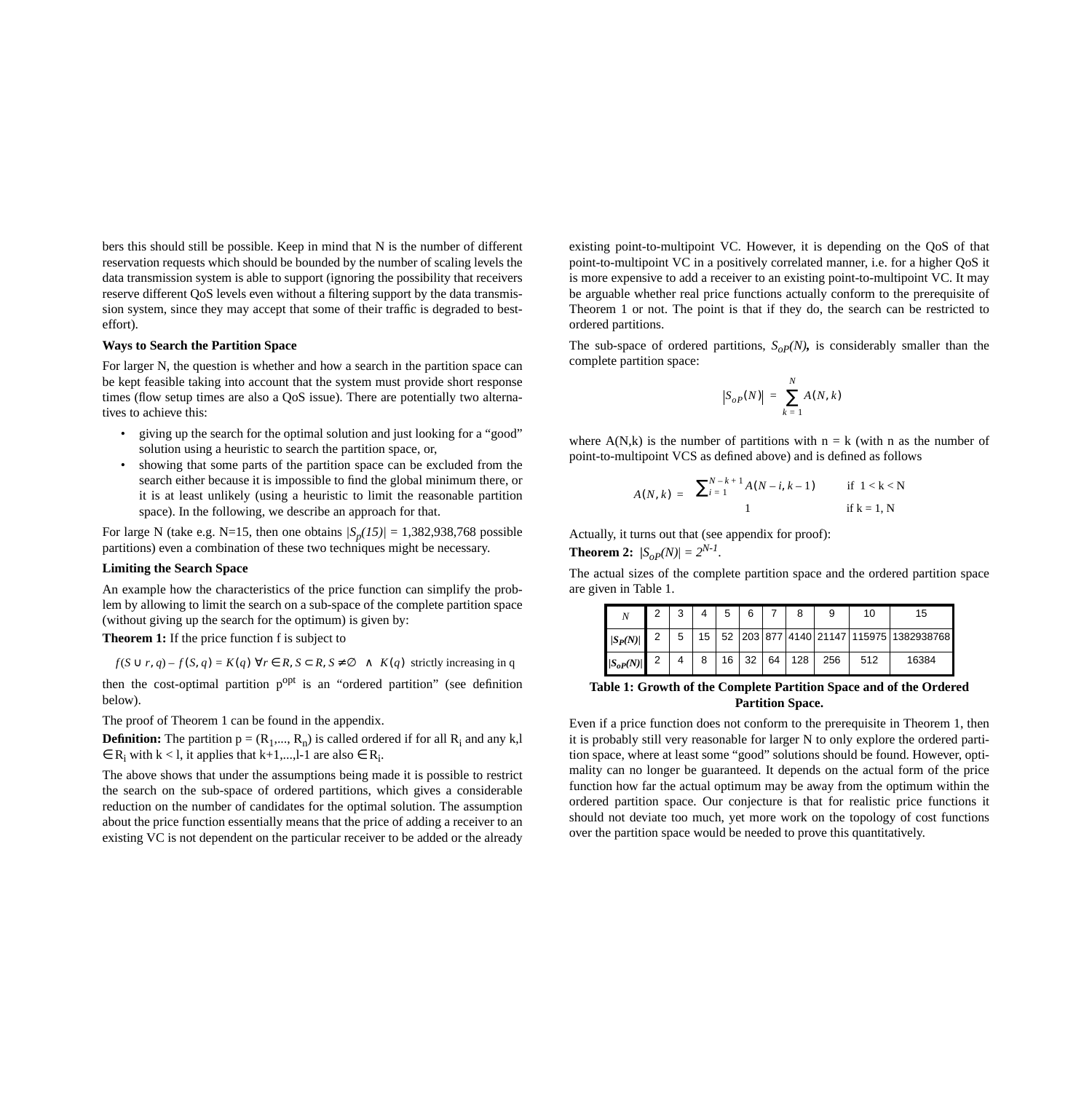One may argue that even the ordered partition space is too large for higher values of N. In that case heuristic search methods on the ordered partition space would be needed. (In the section on resource oriented edge devices we presen<sup>t</sup> such a heuristic which can easily be adjusted for a cost-oriented edge device).

### **3.3.2 Dynamic Case**

Now we take <sup>a</sup> dynamic view on the problem and investigate VC managemen<sup>t</sup> strategies when the set of different receivers is changing in time, i.e., instead of R we now have  $R^t$  with discrete time steps t=0,1,2,...Thus we can view the search for the cost-optimal partitions of  $R^t$  as a series of static case problems, which however have <sup>a</sup> certain relationship. This observation leads to the idea of reusing the approaches for the static case, where the crucial question is how to take the relationship between the series of static problems into account.

A straightforward, but compute-intensive algorithm could be to always recompute the statically optimal partition and then make the minimally necessary changes to the current partition to transform it into the new one.

Besides its high computational complexity this algorithm may potentially produce <sup>a</sup> lot of changes in the membership of receivers because it does neglect the relationship between successive  $R<sup>t</sup>$ . Such changes of receivers from one point-to-multi-point VC to the other produce costs, which should be incorporated into the decision process, i.e., we need to minimize a transformed cost function:

*min.*  $c^*(p) = c(p) + t(p^{old}, p)$ 

where

*t(pold, p)* are the costs of transforming the existing partition *<sup>p</sup>old* into the partition *p*.

Both algorithms have the same complexity in principle, but the transformed cost function  $c^*$  will likely be amenable to a local search in the neighborhood of the existing partition, since partitions far "apart" in the partition space ge<sup>t</sup> <sup>a</sup> high penalty from the transformation costs t.

A simple idea for such <sup>a</sup> local search could be to always try all incremental "adds", i.e. either adding the new (or modified) receiver to an existing point-tomulti-point VC or setting up <sup>a</sup> new VC for that receiver, and take the one that minimizes c\*.

However, it must be realized that after <sup>a</sup> certain number of time steps this algorithm might deviate considerably from the optimum VC managemen<sup>t</sup> strategy. Therefore, an improvement may be to compute the statically optimal partition from time to time and compare it to the current partition with respec<sup>t</sup> to the

original cost function c. If it deviates too much, <sup>a</sup> substantial reorganization of the partition may pay off in the long term, even if  $c^*$  is higher at the moment. The idea of this approach is to use the optimal VC managemen<sup>t</sup> strategy from the static case as a corrective measure for the dynamic case.

What is missing from all these considerations for cost-oriented edge devices is the local resource consumption at the edge device. This will be higher for strategies consuming more VCs and should thus be taken into account as

$$
\bar{c}(p) = \sum_{i=1}^{n} c(R_i) + C(n)
$$

where C(n) represents the local resource consumption for managing n point-tomultipoint VCs.

This is however difficult since the two terms are incommensurable and the addition is thus not easily possible (it would require <sup>a</sup> translation of local resource consumption into monetary costs). Therefore, we propose to either assume that the VC managemen<sup>t</sup> at the edge is not <sup>a</sup> bottleneck (i.e. the edge device is dimensioned so that it is powerful enough to manage very large numbers of VCs), or to incorporate its limitations as <sup>a</sup> constraint into the search. An example could be to require for all partitions  $p = \{R_1,...,R_n\}$ , that, e.g.,  $n < 6$ , or a similar possibly more sophisticated condition.

#### **3.4 VC Management for Resource-Oriented Edge Devices**

Now we will consider the case where the edge device is operated as par<sup>t</sup> of the ATM network and thus manages its VCs with the objective of minimizing the resource consumption inside the ATM network. Resources inside the ATM network can be viewed on different abstraction levels, with the lower levels containing details like internal buffers of the ATM switches, switching fabrics, control processors, etc. For our purposes it is however necessary to look at higher abstraction levels of the resources of an ATM network in order to keep the complexity of the problem manageable. Thus, the resources we take into consideration are:

- bandwidth of links between ATM switches or ATM switches and edge devices, and/or
- VC processing at switches and edge devices.

At first, we consider again the static case, before taking into account the dynamic nature of the problem following the same rationale as for cost-oriented edge devices.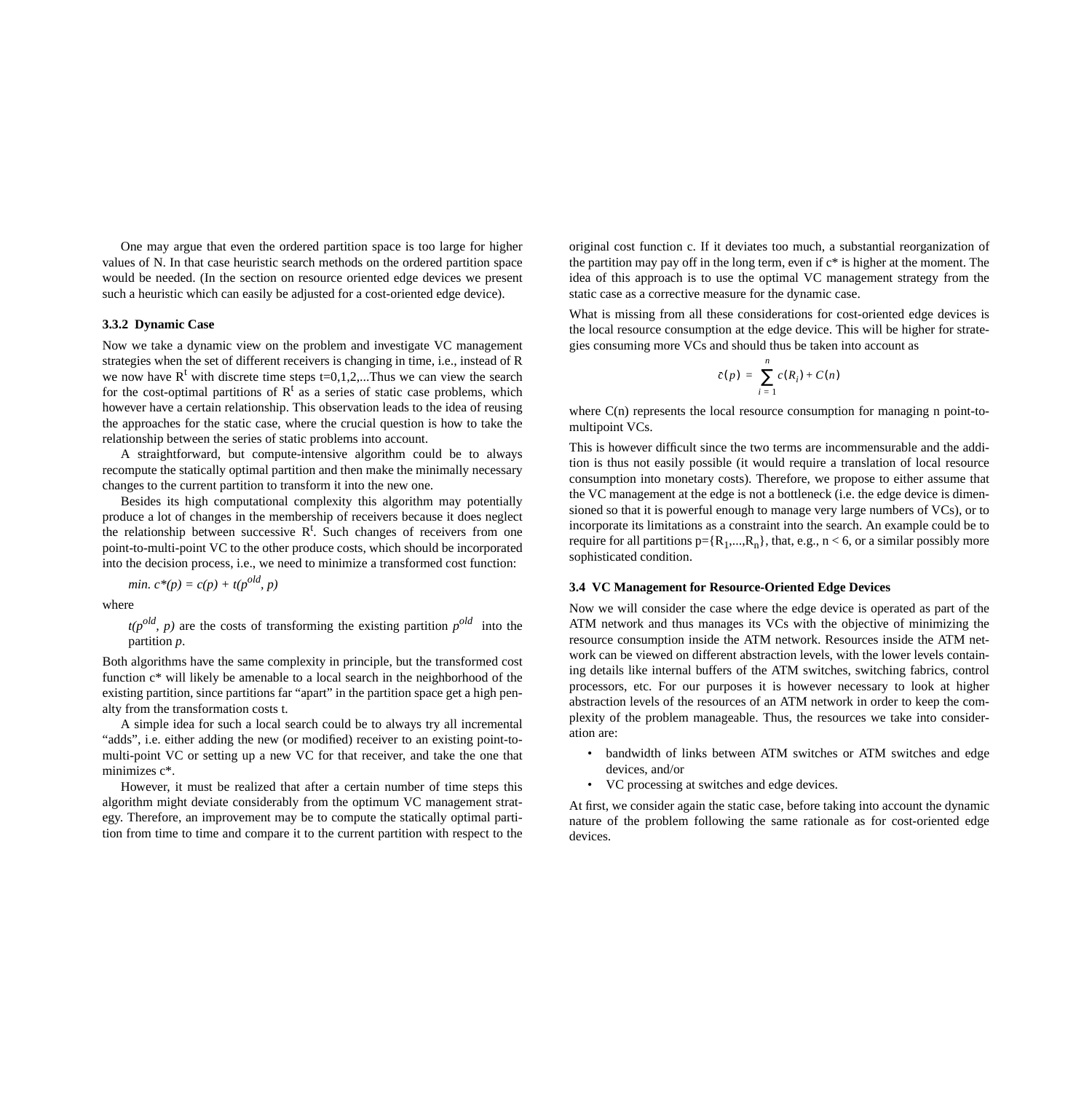#### **3.4.1 Static Case**

The situation is actually very similar to that of cost-oriented edge devices with the difference that resource consumption is taken as <sup>a</sup> substitute for the cost function. If resource consumption can be expressed as <sup>a</sup> single valued function then, more or less, the same considerations apply as for <sup>a</sup> cost-oriented edge device, although it is very unlikely that assumptions like that of Theorem 1 will apply for resource consumption functions, since these functions will be much more complex due to their topology-dependence. Moreover, if we really want to make use of the further information that is available to <sup>a</sup> resource-oriented edge device (e.g. by taking par<sup>t</sup> in the PNNI protocol or by static configuration), then different resources must be taken into account, which again raises the incommensurability problem. Now we can either treat it as <sup>a</sup> multi-criteria decision making problem or we try to find <sup>a</sup> translation and <sup>a</sup> weighting between the different criteria. As mentioned above, we will restrict our considerations to the abstract resources link bandwidth and VC processing in order to alleviate such complexities.

At first, let us even assume that only link bandwidth is taken into account. A greedy algorithm that always picks the locally best decision and operates on the sub-space of ordered partitions would be the following:

```
k = 1;V = R:
WHILE (V NOT empty) DO
   R[k] = min V;V = V - \{min V\};L' = TNFINTTY;
   WHILE (V NOT empty) AND (L < L') DO
      H = union(R[k], {min V});
      L = link bandwidth consumption of H;
      L' = link bandwidth consumption of R[k] +
           link bandwidth consumption of {min V};
     IF (L \leq L')R[k] = H;
         V = V - \{min V\};k++;
```
With link bandwidth consumption of <sup>a</sup> set of receivers we mean the sum of bandwidth consumptions per link for the point-to-multipoint VC which would be built from the edge device to the subnet-receivers, while the rest of the notation is analogous to the definitions in the section on cost-oriented edge devices (with V and <sup>H</sup> as auxiliary sets of subnet-receivers).

The heuristic that is essentially applied by that greedy algorithm is to group together adjacent requests, where adjacency is defined with respec<sup>t</sup> to topology and resource requirements. This is due to the observation that it will make little sense to have very different (with respec<sup>t</sup> to their reservations) receivers in the same point-to-multipoint VC if they are far apar<sup>t</sup> from each other, because that would waste <sup>a</sup> lot of bandwidth for the par<sup>t</sup> of the point-to-multipoint VC that is unique to a receiver with low resource requirements.



*Figure 4:* Example Network.

To show what results can be achieved with that simple algorithm consider the example network in Figure 4, which represents <sup>a</sup> model of the topology of the NSF backbone as of 1995 [13]. Here, circles are ATM switches and boxes are edge devices, which either act as subnet-sender or subnet-receivers. Let us suppose that the following reservations have been issued by the subnet-receivers:

 $R1 = 10$  Mb/s,  $R2 = 8$  Mb/s,  $R3 = 4.5$  Mb/s,  $R4 = 3$  Mb/s and  $R5 = 2$  Mb/s.

Applying the algorithm to the example network gives the partition  $GA={R1,R2}, {R3,R4},{R5}$  with  $L(GA)=118$  as the sum of link bandwidth consumption of the three point-to-multipoint VCs (using Steiner trees). Compare this to the full heterogeneity model,  $FH=\{R1\},..., \{R5\}\}\,$ , with  $L(FH)=129$ , or the homogeneous model,  $H = \{R1, ..., R5\}$ , with  $L(H) = 180$ . So, H consumes about 50% more bandwidth inside the ATM network than R. Actually (as <sup>a</sup> total enumeration shows), GA is the optimal partition (with respec<sup>t</sup> to link bandwidth consumption). Interestingly, if VC consumption is taken into account then FH is dominated by GA, i.e., it is worse with respec<sup>t</sup> to both, link bandwidth consumption and VC usage. This is certainly not the case for H, but the saved bandwidth will probably still be a major point for choosing GA.

The greedy algorithm, of course, does not guarantee an optimal solution. Consider for example that now R3=5Mb/s, and everything else unchanged. Then the algorithm gives  $GA = \{ R1, R2, R3 \}, \{ R4 \}, \{ R5 \} \}$  with  $L(GA) = 130$ , but the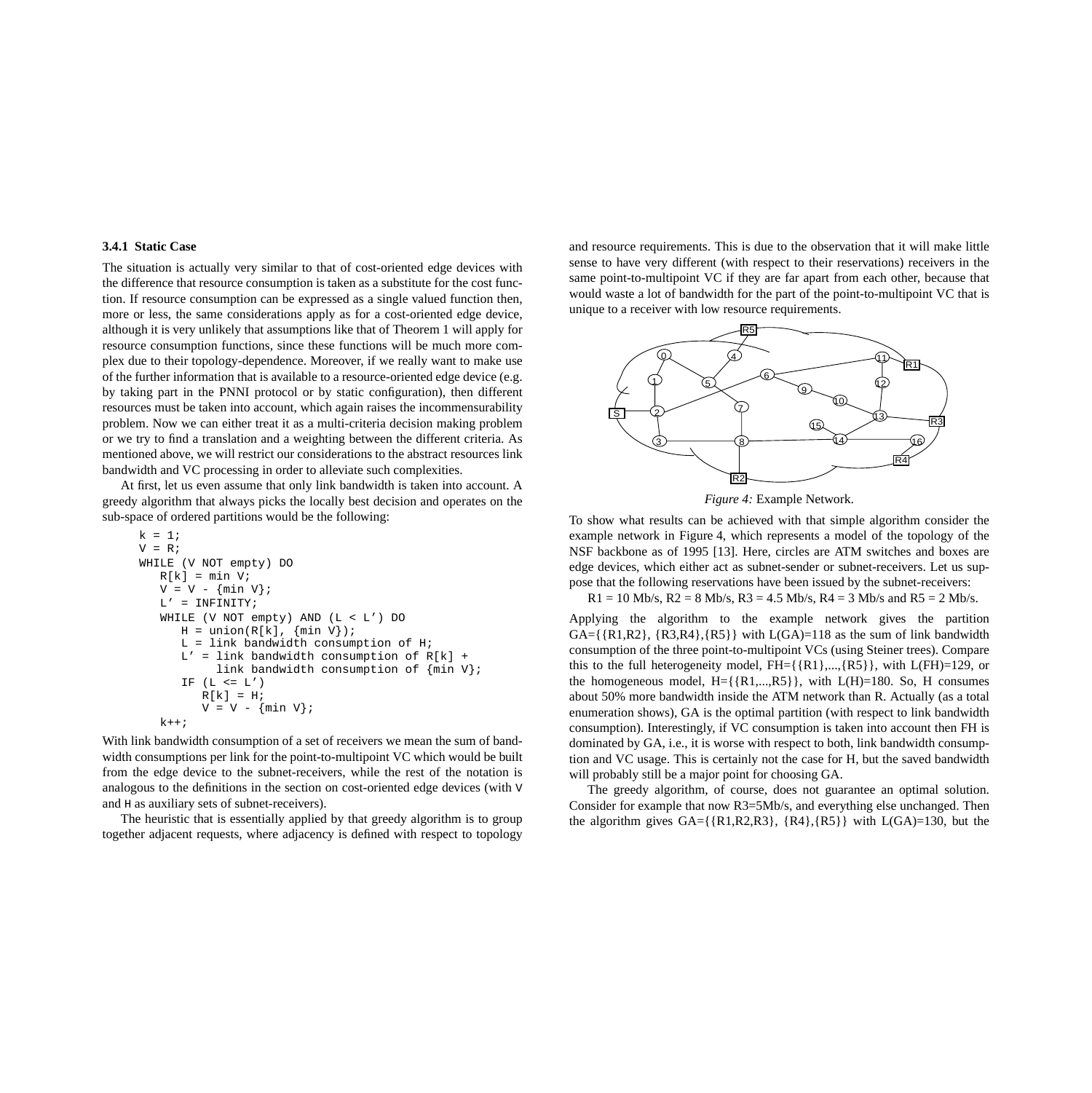<span id="page-8-0"></span>optimal partition  $O = {\{R1,R2\}, {R3,R4\}, {R5}}$  has  $L(O) = 122$  (L(FH) = 132 and L(H)=183 for this configuration).

While for these examples only ordered partitions were optimal, it should be noted that this is not necessarily the case as the simple example in Figure 5 shows:



*Figure 5:* Example of an Unordered Optimal Partition.

Suppose that:  $R1 = 9$  Mb/s,  $R2 = 5.5$  Mb/s and  $R3 = 3$  Mb/s.

Then the algorithm gives  $GA = \{R1\}, \{R2\}, \{R3\}\}\$  with  $L(GA)=64.5$ , while the optimal partition is  $O = \{ R1, R3\}$ ,  $\{R2\}$  with  $L(O) = 61.5$  (L(FH=GA) = 64.5,  $L(H) = 63$ ).

We have discussed above how to take into account the VC processing resource in principle. For the greedy algorithm there is <sup>a</sup> straightforward extension in order to incorporate the additional criteria into the construction of <sup>a</sup> "good" partition. This would be to change the IF statement at the end of the inner loop into:

```
IF (L \le L' + delta) // saves VCs
```
where delta would have to be chosen reasonably in order to force the construction of larger point-to-multipoint VCs with respec<sup>t</sup> to number of members. It is certainly not obvious how to choose delta, so further study of that parameter is needed.

#### **3.4.2 Dynamic Case**

The results for cost-oriented edge devices when considering the dynamic case are directly applicable to resource-oriented edge devices as well. Again the dynamic problem can be regarded as <sup>a</sup> series of static problems, whereby the current partition should somehow be taken into account when reacting to changes and building a new partition.

A particular issue for resource-oriented edge devices when considering the dynamic case is the dynamics of existing reservations. While the changes due to these dynamics can be treated just like <sup>a</sup> new receiver joining the session with the modified reservation and the existing receiver leaving it, these actions should be minimized since they are either leading to temporary double reservations in the

ATM network or to service interruptions for the receivers depending on the order of joining and leaving (presumably only joining before leaving is <sup>a</sup> commercially feasible option). The dynamics due to modified reservations are affected by the VC managemen<sup>t</sup> strategy for heterogeneity suppor<sup>t</sup> in the following way: they will be more probable for a fine-grained partition (larger n) than for a coarsegrained partition (smaller n).

## **4 Implementation Aspects: RSVP's Traffic Control Interface**

When considering the implementation of some of the above or any other VC managemen<sup>t</sup> strategies in suppor<sup>t</sup> of heterogeneity over an ATM subnetwork, RSVP's Traffic Control Interface (TCI) and the relevant par<sup>t</sup> of the protocol message processing rules as specified in ([7],[6]) must be made more flexible than they are (this does not violate these standards, because these parts are only informational). Currently, RSVP merges all downstream requests and then hands the merged reservations to the traffic control module via the TCI. This leads to two problems if operating over ATM, or in general, <sup>a</sup> NBMA subnetwork with capabilities for multipoint communication:

- potential for not recognizing new receivers,
- solely support for the homogeneous QoS model.

These problems are already realized in [7], where it is conceded that the proposed TCI is only suitable if data replication takes place in the IP layer or the network (i.e. <sup>a</sup> broadcast network), but not in the link-layer as would be the case for ATM. Here, different downstream requests should not necessarily be merged before being passed to the traffic control procedures.

A new general interface is needed that supports both, broadcast networks and NBMA networks, where the replication can also take place in intermediate nodes (e.g. ATM switches) of the NBMA subnet. Only such modifications will allow for heterogeneity suppor<sup>t</sup> over an ATM network, i.e. different VCs for different QoS receivers. However, even without taking into account heterogeneity support, there is <sup>a</sup> need for <sup>a</sup> modification of the TCI and the message processing rules due to the different nature of NBMA networks.

If <sup>a</sup> reservation reques<sup>t</sup> is received from <sup>a</sup> new next hop in the ATM network that is lower than an existing reservation for the session, then according to the currently proposed processing rules no actions will be taken, since it is assumed that all the next hops within the same outgoing interface will receive the same data packets. That is of course not the case for an NBMA network like ATM, and some actions must be taken to add this new receiver to the existing point-to-multipoint VC. The same situation arises when <sup>a</sup> receiver tears down its reservation.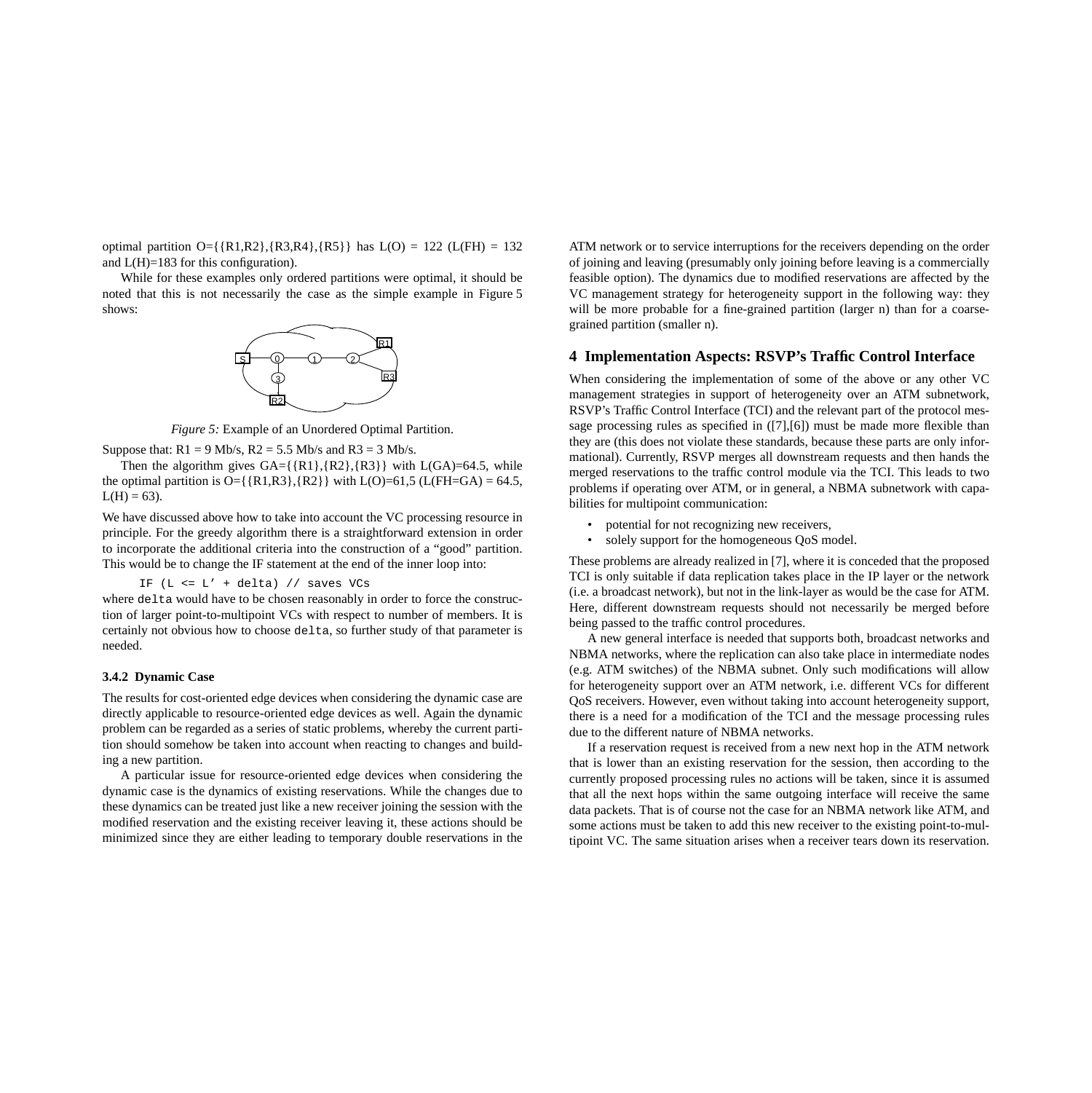<span id="page-9-0"></span>If the LUB (least upper bound) of the other reservations does not change, nothing will be done with the current processing rules. However, the receiver must be deleted from the point-to-multipoint VC.

The problem with the current message processing rules and TCI is that, since they are based upon broadcast mediums, they do not allow any heterogeneity within a single flow and an outgoing interface. This is due to the fact that broadcast networks do not allow for heterogeneity of the transmission anyway. That is the reason why the LUB of the reservations requested for that interface is computed, thus making downstream merging.

A VC managemen<sup>t</sup> strategy that supports heterogeneity does not need this downstream merging, or at least, no downstream merging of all the next hops in the interface. A more flexible scheme is necessary, that permits different "Merging Groups" within <sup>a</sup> certain interface. This general model includes the current model, if all next hops are considered as one merging group. A *Merging Group* (MG) is defined as the group of next hops with the same outgoing interface, whose reservation requests for <sup>a</sup> certain flow should be merged downstream, in order to establish a reservation (Figure 6).



*Figure 6:* Merging Groups.

For <sup>a</sup> single flow and outgoing interface, there may be several MGs. The two extreme cases are:

- *a)* Only one MG: This is the case when no heterogeneity is allowed within the interface. Examples of this situation are:
	- the homogeneous model when implementing RSVP over ATM,
	- the underlying network technology is broadcast (e.g. Ethernet).
- *b)* As many MGs as next hops: this would be the case if each of the next hops requires a dedicated reservation. Example applications of this are:
- NBMA networks which do not allow point-to-multipoint connections, and therefore, <sup>a</sup> point-to-point connection is needed for each of the receivers,
- the full heterogeneity model when implementing RSVP over ATM.

The most interesting options of this model from our point of view are the intermediate points between these two cases, where we allow <sup>a</sup> certain degree of downstream merging, so that it is possible to take advantage of the VC management strategies for heterogeneity support. The TCI and the message processing rules should be independent of the number of MGs for <sup>a</sup> specific flow and the decision of including one next hop into <sup>a</sup> group or another should be taken by the traffic control module and not as par<sup>t</sup> of the RSVP message processing. For details on how RSVP's TCI and its message processing rules need to be modified to allow for VC management strategies in support of heterogeneity, see [17].

## **5 Summary and Conclusion**

In this paper we presented approaches to the efficient solution of one of the difficult problems when mapping RSVP onto ATM subnetworks, namely the problem of providing heterogeneous reservations across an ATM subnetwork. Since ATM only provides homogeneous QoS within one connection, we argued for using several ATM VCs to provide different levels of QoS for subnet-receivers that requested different resources. The managemen<sup>t</sup> of several VCs per RSVP session gives <sup>a</sup> large number of possible strategies. We introduced some algorithms which try to minimize costs respectively resource consumption depending on the administrative location of the IP/ATM edge device. Furthermore, we discussed briefly how the RSVP TCI and the RSVP message processing should be extended/generalized in order to suppor<sup>t</sup> heterogeneity over an NBMA network like ATM.

It can be concluded that if heterogeneity turns out to be an interesting feature of <sup>a</sup> reservation mechanism on the network layer, then different alternatives for "emulating" heterogeneity over an ATM network can vary considerably with respec<sup>t</sup> to their resource consumption and costs. Thus it will be commercially attractive to choose <sup>a</sup> "good" alternative (preferably the optimal one, if it can be determined).

This paper studied only one of the problems of mapping RSVP/IntServ onto ATM and proposed solutions for this – much remains to be done. As pointed out in [Section](#page-1-0) 2, there are several other difficult problem areas. For further work in the direction of supporting heterogeneity over an ATM network via VC management strategies, it will be interesting to evaluate more quantitatively the effect of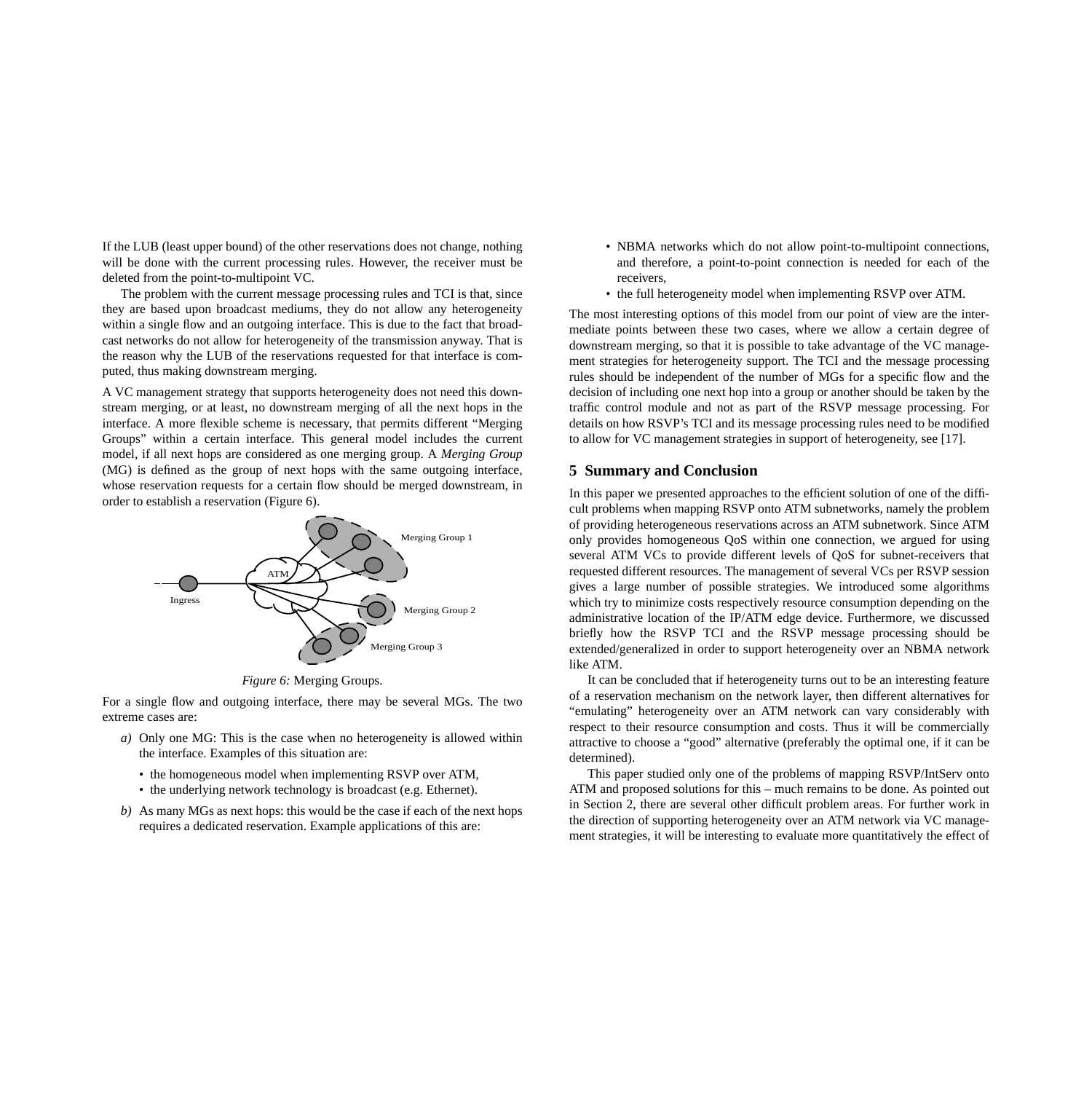different cost/resource consumption functions, different topologies, and different combinations of heterogeneous reservations and how much can be gained by using an "intelligent" VC management strategy.

## **References**

- [1] ATM Forum Technical Commitee: Traffic Management (TM) Specification 4.0, April 1996.
- [2] ATM Forum Technical Committee: Private Network-Node Interface (PNNI) Signalling Specification, March 1996.
- [3] L. Berger, E. Crawley, S. Berson, F. Baker, M. Borden, and J. Krawczyk. A Framework for Integrated Services with RSVP over ATM, August 1998. RFC 2382.
- [4] D. Black, S. Blake, M. Carlson, E. Davies, Z. Wang, and W. Weiss. An Architecture for Differentiated Services, December 1998. RFC 2474.
- [5] R. Braden, D. Clark, and S. Shenker. Integrated Services in the Internet Architecture: an Overview, June 1994. RFC 1633.
- [6] R. Braden and L. Zhang. RSVP Version 1 Message Processing Rules, September 1997. RFC 2209.
- [7] R. Braden, L. Zhang, S. Berson, S. Herzog, and S. Jamin. Resource Reservation Protocol (RSVP) - Version 1 Functional Specification, September 1997. RFC 2205.
- [8] A. Corghi, L. Salgarelli, H. Sanneck, M. Smirnov, and D. Witaszek. Supporting IP Multicast Integrated Services in ATM Networks, November 1997. Internet Draft, work in progress.
- [9] P. Francis-Cobley and N. Davies. Performance Implications of QoS Mapping in Heterogeneous Networks Involving ATM. In *Proc. of IEEE Conference on ATM '98 (ICATM'98)*. IEEE, June 1998.
- [10] M.W. Garrett and M. Borden. Interoperation of Controlled Load and Guaranteed Service with ATM, August 1998. RFC 2381.
- [11] ISO/IEC JTC1/SC29/WG11: MPEG-4 Systems Final Committee Draft, March 1998.
- [12] ITU-T: Rec. Q.2931: B-ISDN User-Network Interface Layer 3 Specification for Basic Bearer/Caller Control, March 1994.
- [13] J. Jamison and R. Wilder. vBNS: The Internet Fast Lane for Research and Education. *IEEE Communications Magazine*, 35(1), January 1997.
- [14] V.P. Kumar, T.V. Lakshman, and D. Stiliadis. Beyond Best Effort: Router Architectures for the Differentiated Services of Tomorrow's Internet. *IEEE Communications Magazine*, 36(5), May 1998.
- [15] S. McCanne, V. Jacobson, and M. Vetterli. Receiver-driven Layered Multicast. In *Proc. of ACM SIGCOMM'96*, August 1996.
- [16] L. Salgarelli, A. Corghi, H. Sanneck, and D. Witaszek. Supporting IP Multicast Integrated Services in ATM networks. In *Proc. of SPIE Voice and Video '97, Broadband Networking Technologies*. SPIE, November 1997.
- [17] J. Schmitt. Extended Traffic Control Interface for RSVP. Technical Report TR-KOM-1998-04, Darmstadt University of Technology, July 1998.
- [18] S. Shenker, C. Partridge, and R. Guerin. Specification of Guaranteed Quality of Service, September 1997. RFC 2210.
- [19] J. Wroczlawski. Specification of the Controlled-Load Network Element Service, September 1997. RFC 2211.
- [20] L. Wu, R. Sharma, and B. Smith. Thin Streams: An Architecture for Multicasting Layered Video. In *Proc. of NOSSDAV '97*. IEEE, May 1997.

## **Appendix**

### **Proof of Theorem 1:**

Suppose  $p^{opt} = \{R_1, ..., R_n\}$  is not ordered, then there is at least one pair  $R_i = \{i_1, ..., k_n\}$ ...,  $i_k$ ),  $R_j = \{j_1, ..., j_v\}$  with  $i_1 < ... < i_m < j_1 < ... < i_k < ... < j_v$  (without loss of generality we assume  $j_1 < i_k$ ).

Now let  $R_i = \{i_1, ..., i_m\}$  and  $R_j = \{j_1, ..., i_k, ..., j_v\}$ .

Thus, we have:

$$
c(R_i) + c(R_j) = f(R_i, q(i_1)) + f(R_j, q(j_1))
$$
  
= f(R\_i, q(i\_1)) - (k-m)K(q(i\_1)) + f(R\_j, q(j\_1)) + (k-m)K(q(j\_1))  
= f(R\_i, q(i\_1)) + f(R\_j, q(j\_1)) + (k-m)(K(q(j\_1)) - K(q(i\_1)))  
< f(R\_i, q(i\_1)) + f(R\_j, q(j\_1)) (since q(i\_1) > q(j\_1) and K is strictly increasing in q)  
= c(R\_i) + c(R\_j)  
That means for  $\bar{p} = (p^{opt}/R_i, R_j) \cup {\bar{R}_i, \bar{R}_j}$  applies:  
 $c(p) < c(p^{opt})$   
which contradicts the cost-optimality, and thus  $p^{opt}$  must be an ordered partition

(under the assumptions being made).